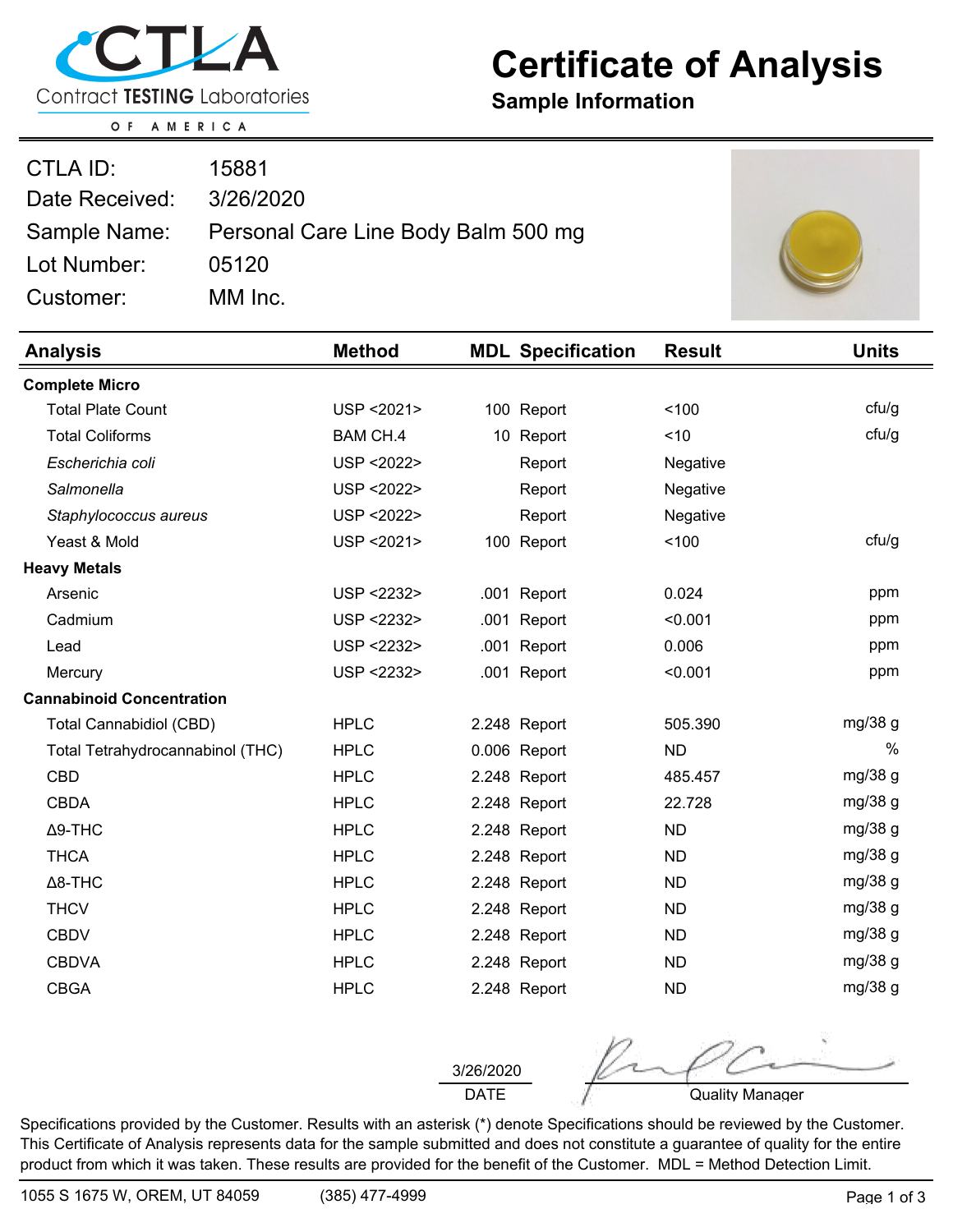| <b>CBG</b>                     | <b>HPLC</b>            | 2.248 Report | <b>ND</b> | mg/38 g |
|--------------------------------|------------------------|--------------|-----------|---------|
| <b>CBN</b>                     | <b>HPLC</b>            | 2.248 Report | <b>ND</b> | mg/38 g |
| <b>CBC</b>                     | <b>HPLC</b>            | 2.248 Report | <b>ND</b> | mg/38 g |
| <b>CBL</b>                     | <b>HPLC</b>            | 2.248 Report | <b>ND</b> | mg/38 g |
| <b>Pesticides</b>              |                        |              |           |         |
| Abamectin                      | USP <561>              | .01 Report   | <b>ND</b> | ppm     |
| Acequinocyl                    | USP <561>              | .01 Report   | <b>ND</b> | ppm     |
| <b>Bifenazate</b>              | USP <561>              | .01 Report   | <b>ND</b> | ppm     |
| <b>Bifenthrin</b>              | USP <561>              | .01 Report   | <b>ND</b> | ppm     |
| Cyfluthrin                     | USP <561>              | .01 Report   | <b>ND</b> | ppm     |
| Cypermethrin                   | USP <561>              | .01 Report   | <b>ND</b> | ppm     |
| Daminozide                     | USP <561>              | .01 Report   | <b>ND</b> | ppm     |
| Dimethomorph                   | USP <561>              | .01 Report   | <b>ND</b> | ppm     |
| Etoxazole                      | USP <561>              | .01 Report   | <b>ND</b> | ppm     |
| Fenhexamid                     | USP <561>              | .01 Report   | <b>ND</b> | ppm     |
| Flonicamid                     | USP <561>              | .01 Report   | <b>ND</b> | ppm     |
| Fludioxonil                    | USP <561>              | .01 Report   | <b>ND</b> | ppm     |
| Imidacloprid                   | USP <561>              | .01 Report   | <b>ND</b> | ppm     |
| Myclobutanil                   | USP <561>              | .01 Report   | <b>ND</b> | ppm     |
| Paclobutrazol                  | USP <561>              | .01 Report   | <b>ND</b> | ppm     |
| Piperonyl Butoxide             | USP <561>              | .01 Report   | <b>ND</b> | ppm     |
| Pyrethrins                     | USP <561>              | .01 Report   | <b>ND</b> | ppm     |
| Quintozene                     | USP <561>              | .01 Report   | <b>ND</b> | ppm     |
| Spinetoram                     | USP <561>              | .01 Report   | <b>ND</b> | ppm     |
| Spinosad                       | USP <561>              | .01 Report   | <b>ND</b> | ppm     |
| Spirotetramat                  | USP <561>              | .01 Report   | <b>ND</b> | ppm     |
| Thiamethoxam                   | USP <561>              | .01 Report   | <b>ND</b> | ppm     |
| Trifloxystrobin                | USP <561>              | .01 Report   | <b>ND</b> | ppm     |
| <b>Plant Growth Regulators</b> | USP <561>              | .01 Report   | <b>ND</b> | ppm     |
| <b>Residual Solvents</b>       |                        |              |           |         |
| <b>Butanes</b>                 | USP <467>              | 68 Report    | <b>ND</b> | ppm     |
| Heptanes                       | <b>USP &lt;467&gt;</b> | 68 Report    | <b>ND</b> | ppm     |
| Propanes                       | USP <467>              | 68 Report    | <b>ND</b> | ppm     |

DATE 3/26/2020

Quality Manager

Specifications provided by the Customer. Results with an asterisk (\*) denote Specifications should be reviewed by the Customer. This Certificate of Analysis represents data for the sample submitted and does not constitute a guarantee of quality for the entire product from which it was taken. These results are provided for the benefit of the Customer. MDL = Method Detection Limit.